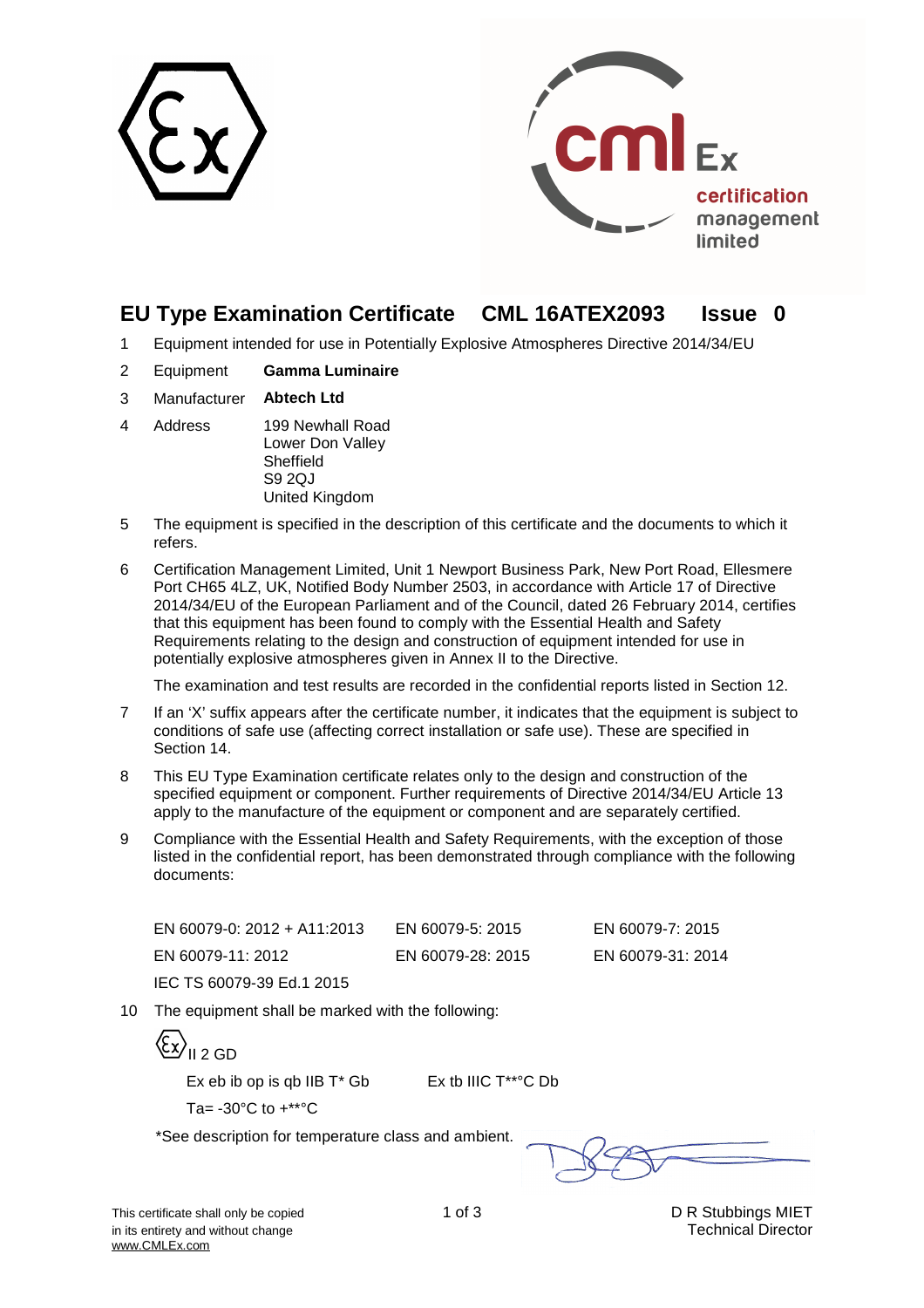



#### **11 Description**

The Abtech Gamma Luminaire is a range of luminaries rated at 110 Vac to 254 Vac. The Luminaire consists of a single enclosure, manufactured from either stainless steel or mild steel protected from corrosion by a suitable coating. Optionally, an additional coating may be applied to the stainless steel versions. Silicone rubber gaskets are used to seal the enclosures.

The main enclosure is approximately 400 mm length by 400 mm wide with a depth of 150 mm. The enclosure may be manufactured larger than minimum/ typical dimensions.

The enclosure is sealed using a toughened safety glass window. The enclosure houses a metal reflector, ISMART LED driver and an optical assembly comprising of Philips Luxeon Type LEDs.

The normal method of mounting is via a single saddle bracket. Alternatively, any other method of mounting may be used, providing the enclosure is not penetrated in any way. The driver compartment is accessible through the rear cover that houses the electronic driver and mains terminal block.

Cable entry holes for conduit or suitably approved and dimensioned cable glands or blanking plugs can be fitted in to any face of the enclosure provided that the clearance for the cable gland is sufficient. These must be sealed to a minimum of IP64 or higher to match the IP rating.

| <b>Rating schedule</b> |                                  |                           |                         |                               |                |                                    |                |       |                 |
|------------------------|----------------------------------|---------------------------|-------------------------|-------------------------------|----------------|------------------------------------|----------------|-------|-----------------|
| <b>Product Ref.</b>    | <b>LED</b><br><b>Type</b>        | Current<br><b>Noltage</b> | <b>Input</b><br>Voltage | <b>Power</b><br><b>Supply</b> |                | <b>Temp class and Surface Temp</b> |                |       | Cable<br>rating |
|                        |                                  |                           |                         |                               | Tamb 55°C      |                                    | Tamb 40°C      |       |                 |
| LX1GAMIS4LB40          | <b>PW40-</b><br>H <sub>001</sub> | 0.688A/<br>35.02 V        | 110 $V$ to<br>$254V$ ac | ECP130P<br>S <sub>36</sub>    | T3             | T100°C                             | T4             | T85°C | $80^{\circ}$ C  |
| LX1GAMIS4LB50          | <b>PW50-</b><br>H <sub>001</sub> | 0.688A/<br>35.02 V        | 110 $V$ to<br>$254V$ ac | ECP130P<br>S <sub>36</sub>    | T <sub>3</sub> | T100°C                             | T <sub>4</sub> | T85°C | $80^{\circ}$ C  |
| LX1GAMIS4LB            | <b>PW57-</b><br>H <sub>001</sub> | 0.688A/<br>35.02 V        | 110 $V$ to<br>$254V$ ac | ECP130P<br>S <sub>36</sub>    | T3             | T100°C                             | T4             | T85°C | $80^{\circ}$ C  |
| LX1GAMIS4LB65          | PW65-<br>H <sub>001</sub>        | 0.688A/<br>35.02 V        | 110 $V$ to<br>$254V$ ac | ECP130P<br>S <sub>36</sub>    | T <sub>3</sub> | T100°C                             | T4             | T85°C | $80^{\circ}$ C  |

The table below details the wattage, T ratings and ambient temperature range.

#### **12 Certificate history and evaluation reports**

| <b>Issue</b> | <b>Date</b> | <b>Associated report</b> | <b>Notes</b>                |
|--------------|-------------|--------------------------|-----------------------------|
|              | 25 Oct 2016 | R1035A/00                | Issue of prime certificate. |

Note: Drawings that describe the equipment or component are listed in the Annex.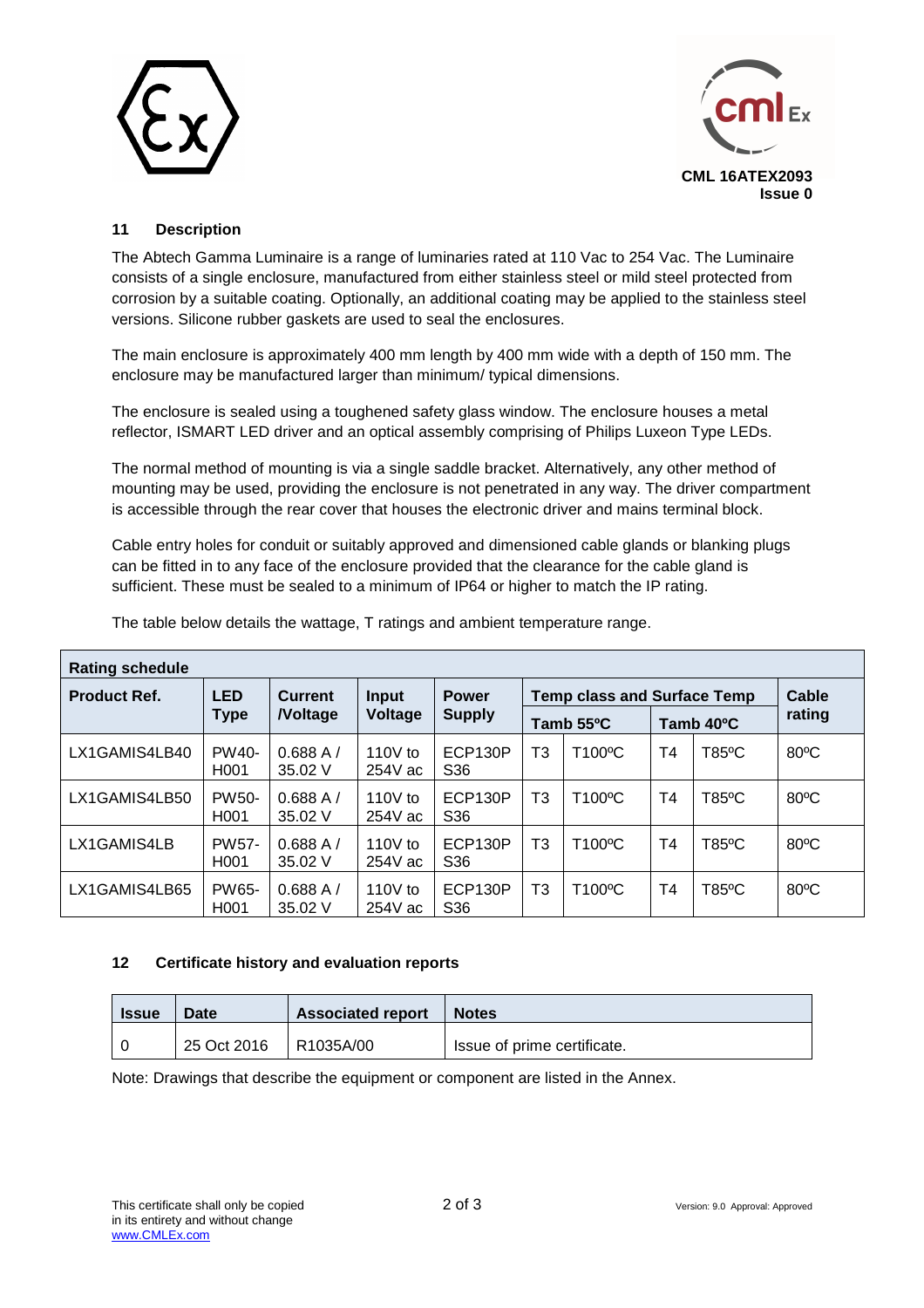



#### **13 Conditions of manufacture**

The following conditions are required of the manufacturing process for compliance with the certification.

- i. Where the product incorporates certified parts or safety critical components, the manufacturer shall ensure that any changes to those parts or components do not affect the compliance of the certified product that is the subject of this certificate.
- ii. Each unit manufactured shall be subjected to an electric strength test in accordance with EN / IEC 60079-15:2010 clause 23.2.1. It shall be carried out either at 1000 V + 2U for 60 seconds or at 1.2 times this test voltage for at least 100 ms.
- iii. Each powder filled enclosure shall be subjected to a routine overpressure test at 50 kpa (0.5 bar) in accordance with IEC / EN 60079-5:2015, clause 5.2.1. for a minimum of 10 seconds. There shall be no permanent deformation exceeding 0.5 mm in any of its dimensions. Alternatively, batch testing in accordance with clause IEC / EN 60079-5:2015, clause 5.2.1 may be conducted.
- iv. Each batch of the filling material shall be subjected to a dielectric strength test in accordance with IEC / EN 60079-5:2015 clause 5.2.2 for a minimum of 60 seconds.

#### **14 Special Conditions for Safe Use (Conditions of Certification)**

There are no special conditions of safe use.